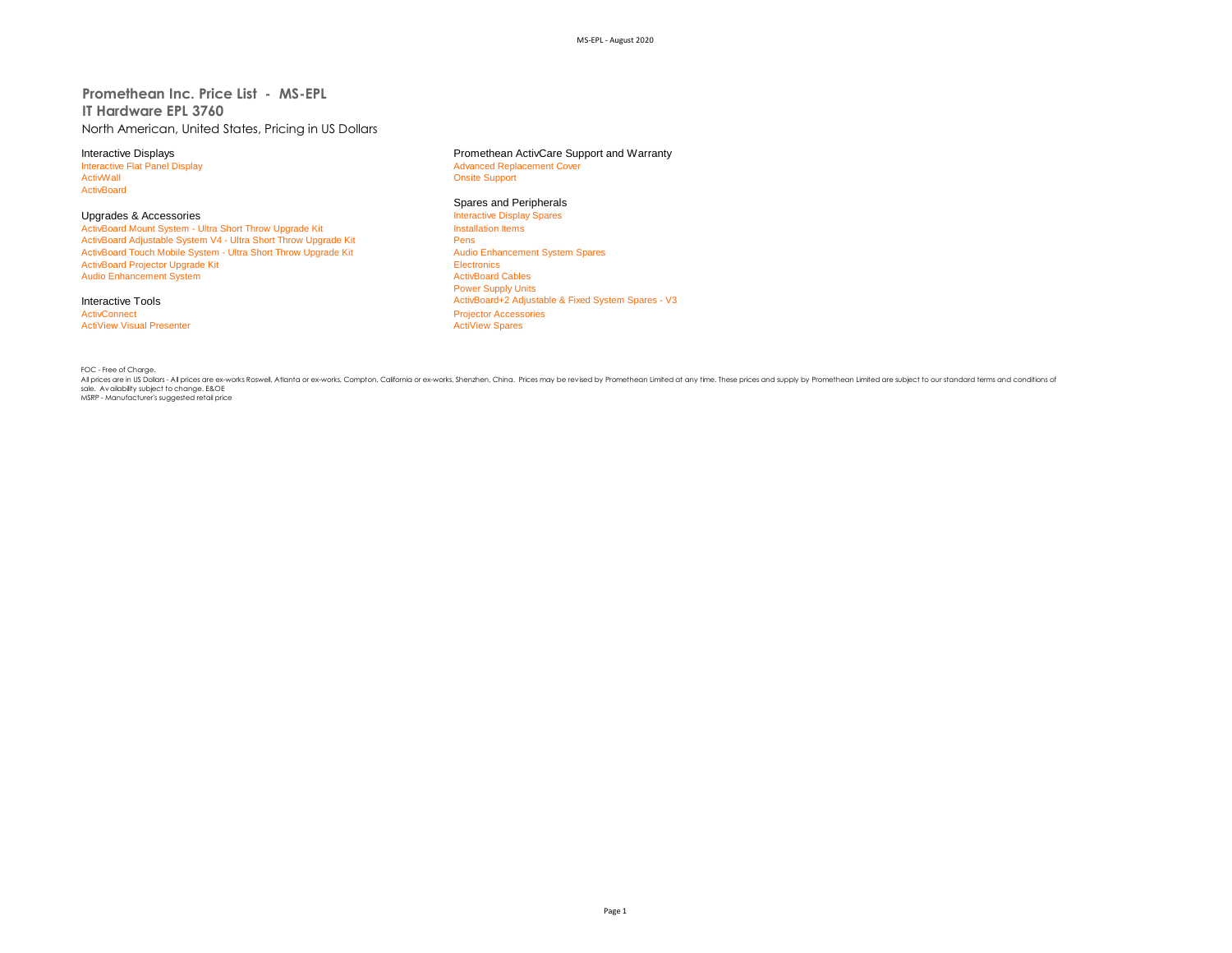## Interactive Displays

| Product Code | Product Name | - Product Description | AAC I<br><b>AASPP</b> |
|--------------|--------------|-----------------------|-----------------------|
|              |              |                       |                       |
|              |              |                       |                       |

## Interactive Flat Panel Display

| AP7-U65-NA-1   | ActivPanel Nickel 65"   | ActivPanel Nickel 65" - 1 x Pen, Vesa Mount, WIFI Module & cable pack included. ActivInspire Professional Edition available FOC   | \$2,999 | \$2,039 |
|----------------|-------------------------|-----------------------------------------------------------------------------------------------------------------------------------|---------|---------|
| AP7-U75-NA-1   | ActivPanel Nickel 75"   | ActivPanel Nickel 75" - 1 x Pen, Vesa Mount, WIFI Module & cable pack included. ActivInspire Professional Edition available FOC   | \$5,859 | \$3,984 |
| AP7-U86-NA-1   | ActivPanel Nickel 86"   | ActivPanel Nickel 86" - 1 x Pen, Vesa Mount, WIFI Module & cable pack included. ActivInspire Professional Edition available FOC   | \$8,929 | \$6,072 |
| AP7-B70-NA-1   | ActivPanel Titanium 70" | ActivPanel Titanium 70" - 4 x Pen, Vesa Mount, WIFI Module & cable pack included. ActivInspire Professional Edition available FOC | \$5,709 | \$3,882 |
| $APZ-BZ5-NA-1$ | ActivPanel Titanium 75" | ActivPanel Titanium 75" - 4 x Pen, Vesa Mount, WIFI Module & cable pack included. ActivInspire Professional Edition available FOC | \$7,139 | \$4,855 |
| AP7-B86-NA-1   | ActivPanel Titanium 86" | ActivPanel Titanium 86" - 4 x Pen, Vesa Mount, WIFI Module & cable pack included. ActivInspire Professional Edition available FOC | \$9,929 | \$6,752 |
| APTMS-3        | ActivPanel Mobile Stand | ActivPanel Mobile Stand - For use with current & previous versions of ActivPanel *                                                | \$859   | \$584   |

### IFP Stands and Mounts

| AP-ASW-70 | AP Adj System Wallmount     | Manual height adjustable wall mount stand for use with ActivPanel                    | \$1,069 | \$727   |
|-----------|-----------------------------|--------------------------------------------------------------------------------------|---------|---------|
| AP-ASW-90 | AP Adj System Wallmount     | Manual height adjustable wall mount stand for use with ActivPanel                    | \$1,069 | \$727   |
| AP-ASF-70 | AP Adj System Floor Support | Manual height adjustable wall mount stand with floor support for use with ActivPanel | \$1,429 | \$972   |
| AP-ASF-90 | AP Adj System Floor Support | Manual height adjustable wall mount stand with floor support for use with ActivPanel | \$1,429 | \$972   |
| AP-ASM-70 | AP Adj System Mobile        | Manual height adjustable mobile stand for use with ActivPanel                        | \$1,829 | \$1,244 |
| AP-ASM-90 | AP Adj System Mobile        | Manual height adjustable mobile stand for use with ActivPanel                        | \$1,829 | \$1,244 |
|           |                             |                                                                                      |         |         |

### **ActivBoard**

| AB10T88D | ActivBoard 10Touch 88 Dry Erase | ActivBoard 10Touch Range 88" Dry Erase electronic interactive whiteboard. ActivInspire Professional Edition available FOC. | \$1,859 | \$1,264 |
|----------|---------------------------------|----------------------------------------------------------------------------------------------------------------------------|---------|---------|
| AB10T78D | ActivBoard 10Touch 78 Drv Erase | ActivBoard 10Touch Range 78" Dry Erase electronic interactive whiteboard. ActivInspire Professional Edition available FOC. | \$1,569 | \$1.067 |

# ActivBoard Upgrades & Accessories

| Product Code | <b>Product Name</b>                                     | <b>Product Description</b>         |                                                                                                                                                           | <b>MSRP</b> | MSEPL |         |
|--------------|---------------------------------------------------------|------------------------------------|-----------------------------------------------------------------------------------------------------------------------------------------------------------|-------------|-------|---------|
|              |                                                         |                                    |                                                                                                                                                           |             |       |         |
|              |                                                         |                                    |                                                                                                                                                           |             |       |         |
|              | ActivBoard Mount System - Ultra Short Throw Upgrade Kit |                                    |                                                                                                                                                           |             |       |         |
| ABMTSUPG-UST | Mount Uparade Kit - UST                                 |                                    | ActivBoard Mount with DLP ultra short throw projector - Wallbox not included. For use with both current and previous versions of 64", 78", 87",   \$2.279 |             |       | \$1,550 |
|              |                                                         | 88", 95" ActivBoard & ActivWall 88 |                                                                                                                                                           |             |       |         |

| I |  |
|---|--|
|---|--|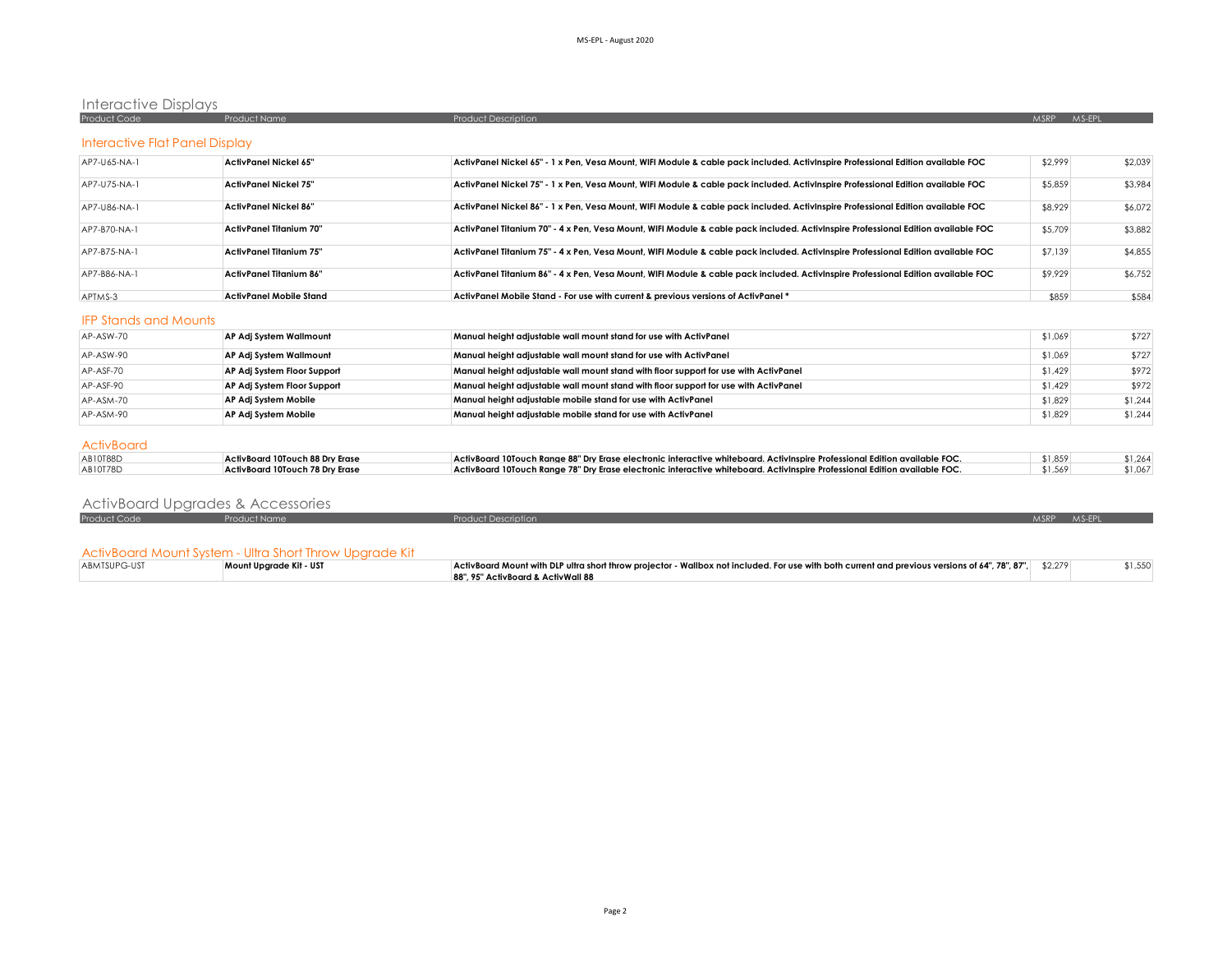# ActivBoard Upgrades & Accessories

## ActivBoard Projector Upgrade Kit

| ABKIT-MSV4-UST2  | AB Mobile V4 Stand Retrofit Kit UST-P2           | Retrofit kit for installation of UST-P2 projector on V4 (EST) mobile stand. Includes UST-P2 projector and ABMS-UST2              | \$2,859 | \$1,944 |
|------------------|--------------------------------------------------|----------------------------------------------------------------------------------------------------------------------------------|---------|---------|
| ABKIT-AFSV3-UST2 | AB Fixed-Adjustable V3 Stand Retrofit Kit UST-P2 | Retrofit kit for installation of UST-P2 projector on V3 Fixed and Adjustable stands. Includes UST-P2 projector and UST2-Plate    | \$2,139 | \$1,455 |
| ABKIT-AFSV4-UST2 | AB Fixed-Adiustable V4 Stand Retrofit Kit UST-P2 | Retrofit kit for installation of UST-P2 projector on V4 Fixed and Adjustable stands. Includes UST-P2 projector and ABAFS-UST-KIT | \$2,209 | \$1,502 |

### Audio Enhancement System

| $ASB-40-2$ | тіузоипав<br>1 U | $\mu$ - For use with current versions of ActivBoard Touch & ActivPanel Ranae. Mountina $^{\star}$<br>.ckets includer<br>ı brack<br>:tivSoundBar<br>nean . | \$219 |  | 14٠ |  |  |  |  |
|------------|------------------|-----------------------------------------------------------------------------------------------------------------------------------------------------------|-------|--|-----|--|--|--|--|
|            |                  |                                                                                                                                                           |       |  |     |  |  |  |  |

## Interactive Tools

| Product Code        | luct Name | ct Description | MSRP MS-FPI |
|---------------------|-----------|----------------|-------------|
|                     |           |                |             |
| <b>ActivConnect</b> |           |                |             |

| <b>PRM-CHROMEBOX</b> | Promethean Chromebox                  | Promethean Chromebox                                                                    | \$499   | \$339   |
|----------------------|---------------------------------------|-----------------------------------------------------------------------------------------|---------|---------|
| ACONI-OPS            | <b>ActivConnect OPS</b>               | AP PC for Android ACON1-OPS                                                             | \$289   | \$197   |
| OPS2-5P8R256S        | Promethean OPS-M (no OS preinstalled) | Open Pluggable Specification Mini PC (No OS preinstalled) for use with ActivPanels      | \$1,499 | \$1,019 |
| OPS2-5P8R256S-WIN    | OPS-M (Win10 loT)                     | Open Pluggable Specification Mini PC (with Win10 preinstalled) for use with ActivPanels | \$1.709 | \$1.162 |

Notes \* Pricing applies to 48 contiguous US States only.

## Promethean ActivCare Support and Warranty

| Product Code                      | Product Name                       | <b>Product Description</b>                                                                      | <b>MSRP</b> | MS-EPL |
|-----------------------------------|------------------------------------|-------------------------------------------------------------------------------------------------|-------------|--------|
|                                   |                                    |                                                                                                 |             |        |
|                                   |                                    |                                                                                                 |             |        |
| <b>Advanced Replacement Cover</b> |                                    |                                                                                                 |             |        |
| ABT5YRARC                         | <b>ActivBoard Touch 5 Year ARC</b> | ActivBoard Touch range - Enhancement, Advanced Replacement Cover, 5 Years                       | \$169       | \$115  |
|                                   |                                    |                                                                                                 |             |        |
| APL5YRARC                         | ActivPanel (Large) 5 Year ARC      | ActivPanel Large (size 80"+) - Extension, Advanced Replacement Cover, 5 years                   | \$329       | \$224  |
|                                   |                                    |                                                                                                 |             |        |
| APM5YRARC                         | ActivPanel (Medium) 5 Year ARC     | ActivPanel Medium (size up to & including 79") - Extension, Advanced Replacement Cover, 5 years | \$219       | \$149  |
|                                   |                                    |                                                                                                 |             |        |
| PRJ5YRARC                         | <b>Projector 5 Year ARC</b>        | Projector range - Extension & Enhancement, Advanced Replacement Cover, 5 years                  | \$109       | \$74   |
|                                   |                                    |                                                                                                 |             |        |

### Onsite Support

| __. _ _ _ _ _ _ _ |                                    |                                                                                            |       |       |
|-------------------|------------------------------------|--------------------------------------------------------------------------------------------|-------|-------|
| ABT5YROSS         | <b>ActivBoard Touch 5 Year OSS</b> | ActivBoard Touch range - Enhancement, On Site Support, 5 Years                             | \$429 | \$292 |
| APM5YROSS-B       | ActivPanel-B (Medium) 5 Year OSS   | ActivPanel Medium (for Titanium IFPs up to 80") - Extension, On Site Support, 5 years      | \$359 | \$244 |
| APM5YROSS-U       | ActivPanel-U (Medium) 5 Year OSS   | ActivPanel Medium (for Nickel IFPs up to 80") - Extension, On Site Support, 5 years        | \$359 | \$244 |
| APL5YROSS-B       | ActivPanel-B (Large) 5 Year OSS    | ActivPanel Large (for Titanium IFPs bigger than 80") - Extension, On Site Support, 5 Years | \$539 | \$367 |
| APL5YROSS-U       | ActivPanel-U (Large) 5 Year OSS    | ActivPanel Large (for Nickel IFPs bigger than 80") - Extension, On Site Support, 5 Years   | \$539 | \$367 |
| <b>PRJ5YROSS</b>  | Projector 5 Year OSS               | <b>Projector 5 Year OSS</b>                                                                | \$289 | \$197 |

### **Notes**

<sup>1</sup> OSS available in 48 contiguous US states

Please refer to Warranty at a Glance Matrix for applicable countries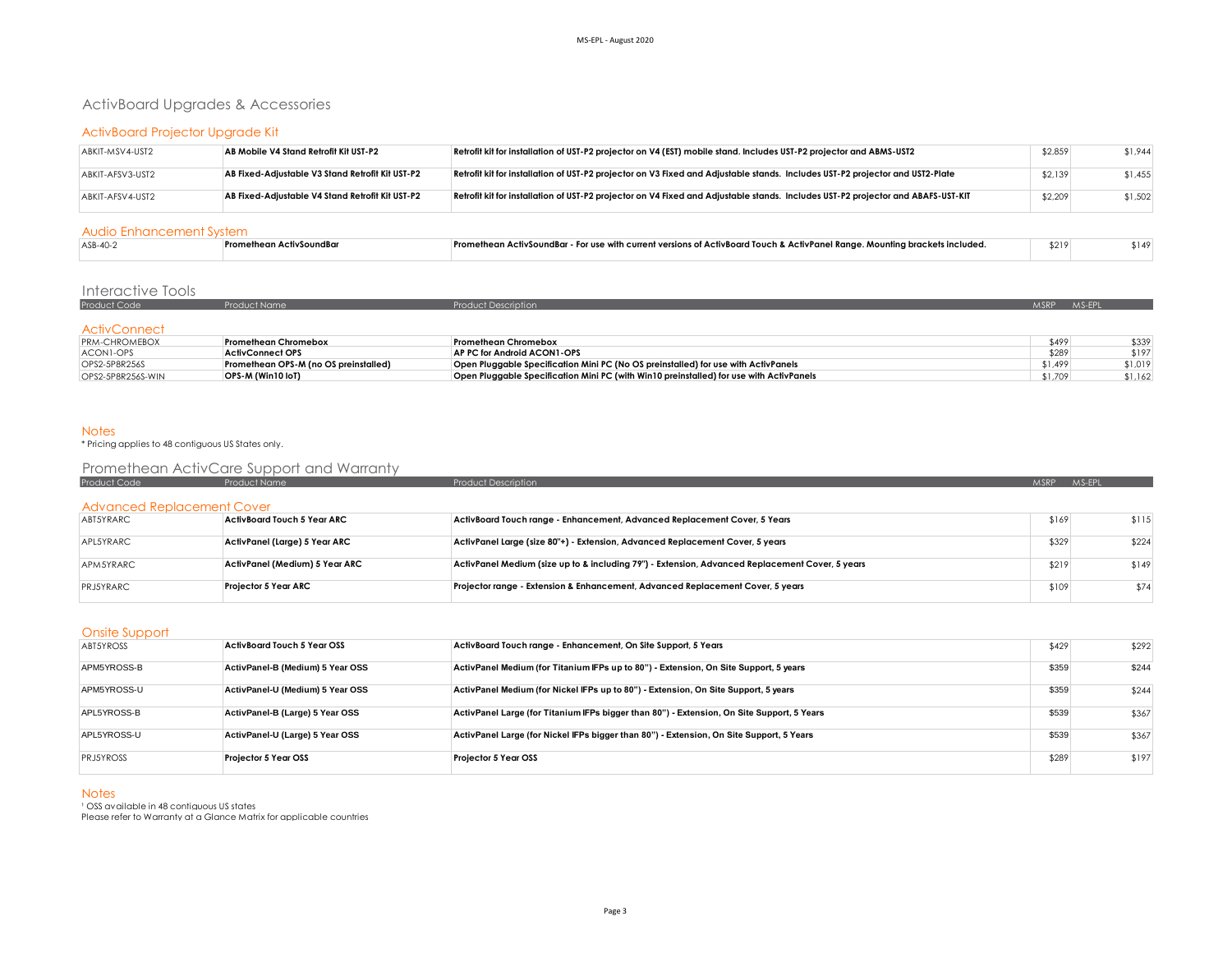| Spares and Peripherals     |                                 |                                                                 |             |        |
|----------------------------|---------------------------------|-----------------------------------------------------------------|-------------|--------|
| Product Code               | <b>Product Name</b>             | <b>Product Description</b>                                      | <b>MSRP</b> | MS-EPL |
| Interactive Display Spares |                                 |                                                                 |             |        |
| ACON1-G-REMOTE             | ActivConnect G-Series           | ActivConnect G-Series collaboration device                      | \$20        | \$14   |
| AP-REMOTE-CONTROL          | ActivPanel Remote               | Remote control for ActivPanel versions 5-6 & i-Series           | \$12        | \$8    |
| APT2-REMOTE                | ActivPanel Touch Remote         | Remote control for ActivPanel Touch - For use with versions 1-3 | \$19        | \$13   |
| AP4F-REMOTE                | ActivPanel Remote               | Remote control for ActivPanel 70" & 80"                         | \$19        | \$13   |
| AP-ACC-HOLDER              | ActivPanel Accessory Holder     | <b>ActivPanel Accessory Holder for AP5/AP6</b>                  | \$9         | \$6    |
| AP-ERASER                  | ActivPanel Eraser               | ActivPanel Eraser for AP5/AP6                                   | \$9         | \$6    |
| AP-WIFI-A                  | Wi-Fi Module V7 Nickel & Cobalt | Wi-Fi Module for ActivPanel V7 Nickel & Cobalt                  | \$56        | \$38   |
| AP-WIFI-BC                 | Wi-Fi Module V7 Titanium        | Wi-Fi Module for ActivPanel V7 Titanium                         | \$70        | \$48   |
| AP7-FRASFR-B               | <b>ActivPanel V7 Eraser</b>     | <b>Eraser for ActivPanel V7 Titanium</b>                        | \$29        | \$20   |

## Installation Items

| ASB-40-2-BRKT-KIT | ASB-40 Upgrade Bracket Kit       | For use with ASB-40 when mounting on an ActivBoard 10T or V5 70" panel. Not required to be purchased seperately for ActivPanel 75"+                                | \$8  |      |
|-------------------|----------------------------------|--------------------------------------------------------------------------------------------------------------------------------------------------------------------|------|------|
| DR-5762064        | Wall hanaina bracket 300/300 Pro | Wall hanging bracket kit for 300 & 300 Pro Range ActivBoard - Contains 4 brackets                                                                                  | \$19 | \$13 |
| AB10T-ADJ-BRKT    | <b>AB10T Lower Bracket</b>       | Lower bracket kit (x2 brackets) – needed when upgrading to a 10T board for use with Fixed, Adjustable and Mobile stands - not required to<br>uparade mount systems |      |      |
| AB-TOUCH-BRKT-KIT | ActivBoard Touch Bracket Kit     | ActivBoard Touch Bracket Kit (Touch Boards Only)                                                                                                                   | \$19 | \$13 |
|                   |                                  |                                                                                                                                                                    |      |      |

## Audio Enhancement System Spares

| ASB-40-RC | ActivSoundBar Remote Control | <b>Remote control for Promethean ActivSoundBar</b> | E 1 A |  |
|-----------|------------------------------|----------------------------------------------------|-------|--|
|           |                              |                                                    |       |  |

# Spares and Peripherals

| Product Code     | Product Name                      | <b>Product Description</b>                                                                                                            | MSRP MS-EPL |       |
|------------------|-----------------------------------|---------------------------------------------------------------------------------------------------------------------------------------|-------------|-------|
| Pens             |                                   |                                                                                                                                       |             |       |
| AP6-PEN-2        | ActivPanel V6 86" Pen (Thin nib)  | Spare pen for ActivPanel V6 86" (Thin nib)                                                                                            | \$15        | \$10  |
| AP6-PEN-5        | ActivPanel V6 86" Pen (Thick nib) | Spare pen for ActivPanel V6 86" (Thick nib)                                                                                           | \$15        | \$10  |
| AP6-PEN-4        | ActivPanel V6 Pen (Non 86")       | Spare pen for ActivPanel V6 for the 65", 70" & 75"                                                                                    | \$15        | \$10  |
| AP5-PEN-4K       | ActivPanel Pen                    | Spare Pen for use with ActivPanel version 5 4k only                                                                                   | \$15        | \$10  |
| AP5-PEN          | <b>ActivPanel Pen</b>             | Spare Pen for use with ActivPanel version 5 (not for use with 4k)                                                                     | \$15        | \$10  |
| VTP-PEN          | i-Series Pen                      | ActivPanel i-Series Pen                                                                                                               | \$15        | \$10  |
| PEN4NIBS2-100    | ActivPen 4 nibs                   | Pack of 100 nibs for ActivPen 4 with manufacturing date stamp of 11 October 2010 onwards                                              | \$179       | \$122 |
| PEN4NIBS-100     | ActivPen 4 nibs                   | Pack of 100 nibs for ActivPen 4 with manufacturing date stamp of 10 October 2010 or earlier                                           | \$179       | \$122 |
| ABR-AP-PEN-NIBS  | Digital Pen Nibs                  | Pack of nibs for use with ActivPanel and ActivBoard Touch Digital Pen                                                                 | \$7         | \$5   |
| AW-TEACHER-PEN   | <b>AW Teacher Pen</b>             | ActivWall Teacher Pen - For use with all variants of ActivWall                                                                        | \$49        | \$33  |
| AB-STY           | <b>ActivPanel Stylus</b>          | <b>Replacement for ActivPanel Stylus</b>                                                                                              | \$7         | \$5   |
| AW-STUDENT-PEN-1 | <b>AW Student Pen 1</b>           | ActivWall Student Pen - For use with all variants of ActivWall. Performs as the second pen, after the Teacher Pen.                    | \$49        | \$33  |
| AW-STUDENT-PEN-2 | <b>AW Student Pen 2</b>           | ActivWall Student Pen - For use with ActivWall 102 & ActivWall 135 as a 3rd pen.                                                      | \$49        | \$33  |
| ACTIVPEN4S3-2-BK | Student ActivPen 50 - 2 Pack      | Student ActivPen 50. Cordless battery-free pen for ActivBoard - For use with 100, 300, 300 Pro & 500 Pro Range                        | \$139       | \$95  |
| AW-STUDENT-PEN-3 | AW Student Pen 3                  | ActivWall Student Pen - For use with ActivWall 135 as a 4th pen.                                                                      | \$49        | \$33  |
| AP-PEN-2         | ActivBoard Pen                    | ActivBoard Digital Pen - For use with ActivBoard 10 Touch Range only                                                                  | \$110       | \$75  |
| ACTIVPEN4T3-2-BK | Teacher ActivPen 50 - 2 Pack      | Teacher ActivPen 50, Cordless battery-free pen for ActivBoard - For use with 100, 300, 300 Pro & 500 Pro Range                        | \$109       | \$74  |
| ACTIVPEN4T3-10   | Teacher ActivPen 50 - 10 Pack     | Teacher ActivPen 50. Cordless battery-free pen for ActivBoard - For use with 100, 300, 300 Pro & 500 Pro Range                        | \$419       | \$285 |
| PEN3NIBS-100     | ActivPen 3 nibs                   | Pack of 100 nibs for ActivPen 3                                                                                                       | \$39        | \$27  |
| ARAAC2PENSET     | ActivArena spare pen set          | ActivArena Spare pen set. Cordless battery-free pen for ActivBoard - Set comprises 1 teacher & 1 student ActivArena Pen. For use with | \$89        | \$61  |
| AP7-PFN-B        | ActivPanel V7 Pen Titanium        | Spare pen for ActivPanel V7 Titanium                                                                                                  | \$19        | \$13  |
| AP7-PEN-U        | <b>ActivPanel V7 Pen Nickel</b>   | Spare pen for ActivPanel V7 Nickel                                                                                                    | \$19        | \$13  |

### ActivBoard Cables

| CB-5883067            | USB Cable - 3 Metre           | 3 metre USB cable - For use with 100, 300, 300 Pro & 500 Pro Range ActivBoard & ActivPanels |  |  |  |  |
|-----------------------|-------------------------------|---------------------------------------------------------------------------------------------|--|--|--|--|
| AB-TOUCH-5M-USB-CABLE | ActivBoard Touch 5m USB Cable | ActivBoard Touch 5m USB Cable (Touch Boards Only)                                           |  |  |  |  |

## Power Supply Units

| PSU-DUAL-MODE-ABOARD                               | US PSU - 500 Pro Ranae | Power supply unit for 500 Range ActivBoard                                               | \$39 | \$27 |
|----------------------------------------------------|------------------------|------------------------------------------------------------------------------------------|------|------|
| AB23AMPPSUKIT-US                                   | US PSU - 300 Pro Ranae | Power supply unit with mains lead (power cable) (for use with 300 Pro Range ActivBoards) | \$49 | \$33 |
| ACON1-G-PSU-KIT                                    | ActivConnect-G PSU     | Power supply for ActivConnect G-Series collaboration device                              | \$18 | \$12 |
|                                                    |                        |                                                                                          |      |      |
| PRM-CHROMEBOX-CB-MAINS-US Mains Cable Chromebox US |                        | 1 Metre Mains Cable for Chromebox - US                                                   | \$29 | \$20 |